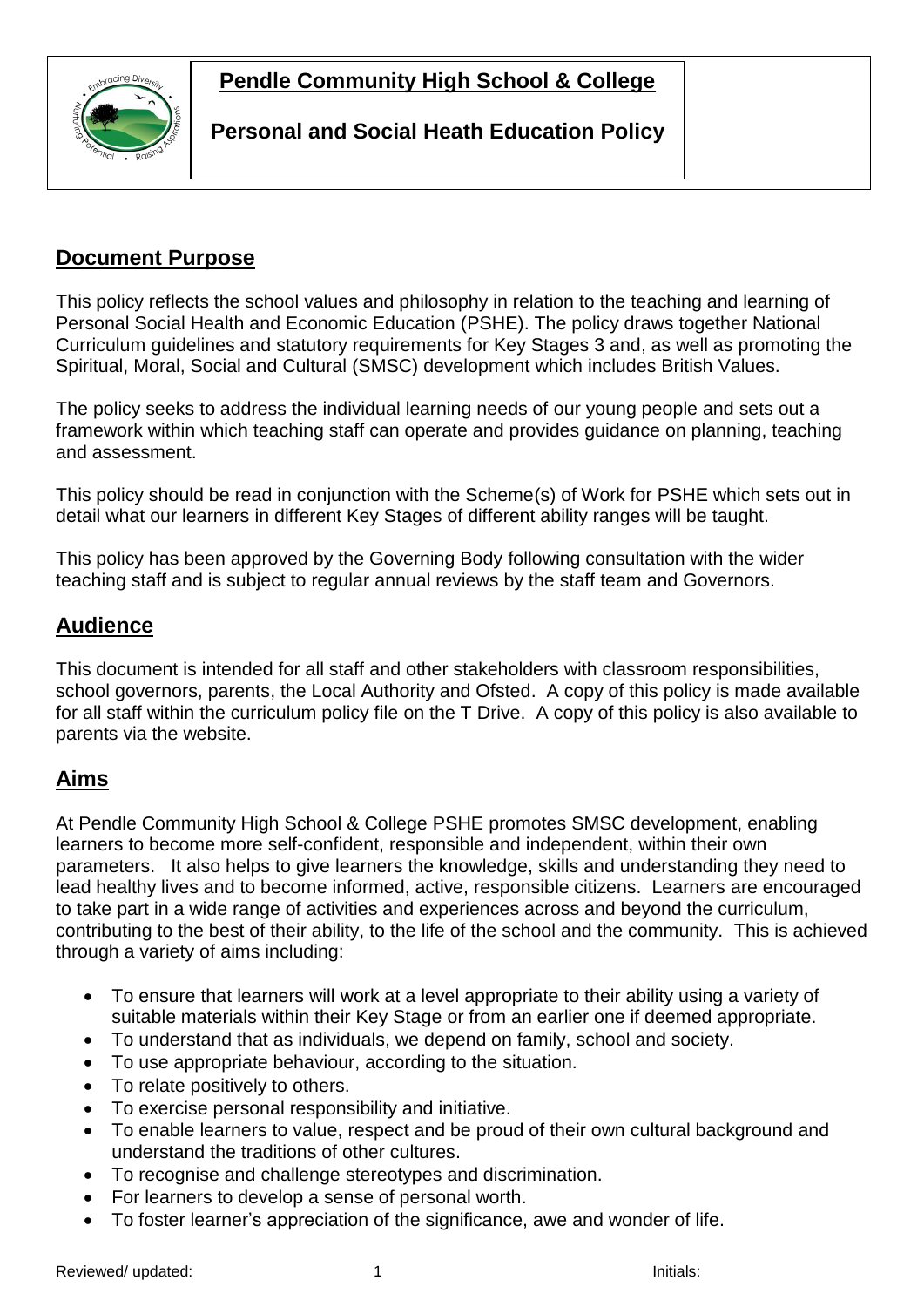

### **Personal and Social Heath Education Policy**

- To be able to understand the difference between right and wrong.
- To encourage learners to engage in a healthy lifestyle.
- To support learners to make informed choices about health and wellbeing matters including drugs, alcohol and tobacco; maintaining a balanced diet; physical activity; emotional health and wellbeing and sexual health

- To promote learners attitudes to adopting ways of keeping physically and emotionally safe.
- To inspire learners in ways to offer basic emergency help
- To understand and recognise the risks or negative relationships including all forms of bullying and abuse including those on line.
- Staff should also be aware of their general responsibility for safeguarding students when using online or digital devices as outline in the Online Safety Policy.!
- How to respond to these relationships and ask for help
- To inspire learner to respect themselves, value equality and to be a productive member of a diverse community
- For the learner to recognise how money plays an important part in people's lives, about where money comes from. The value of keeping it safe and managing it effectively.
- To recognise how the media TV, Newspapers, Magazines famous celebrities can influence the choices that they may make.
- To understand the concept of consent in a variety of contexts (including in sexual relationships)

The approach to the subject at PCHS & C is to provide a safe and supportive learning environment where learners can develop the confidence to ask questions, challenge the information they are offered, draw on their own experience, express their views and opinions and put what they have learned into practice in their own lives. It provides a basis where information is realistic and relevant and aims to reinforce positive social standards. It is recognised that the PSHE Programme of Study is just one part of what happens at PCHS & C. PSHE is embedded across the curriculum and through the positive pastoral relationships which develop the knowledge, skills, attitudes and understanding so each learner has opportunities to achieve their individual potential.

## **Time Allocation / Cross-Curricular Links**

The subject of PSHE is allocated the appropriate amount of time, taking into account NC guidance, to provide all learners with a broad and balanced curriculum which is appropriate for their needs. For some learners the breadth and balance of the curriculum is addressed through personalised timetables.

This subject affords opportunities to link to other curriculum areas such as:

 **Literacy** (e.g. Speaking and listening to each other, sharing own experiences and opinions. Recording information for external accreditation, writing poems around the topic. Reading instructions on packages. Reading and following directions on prescriptions.)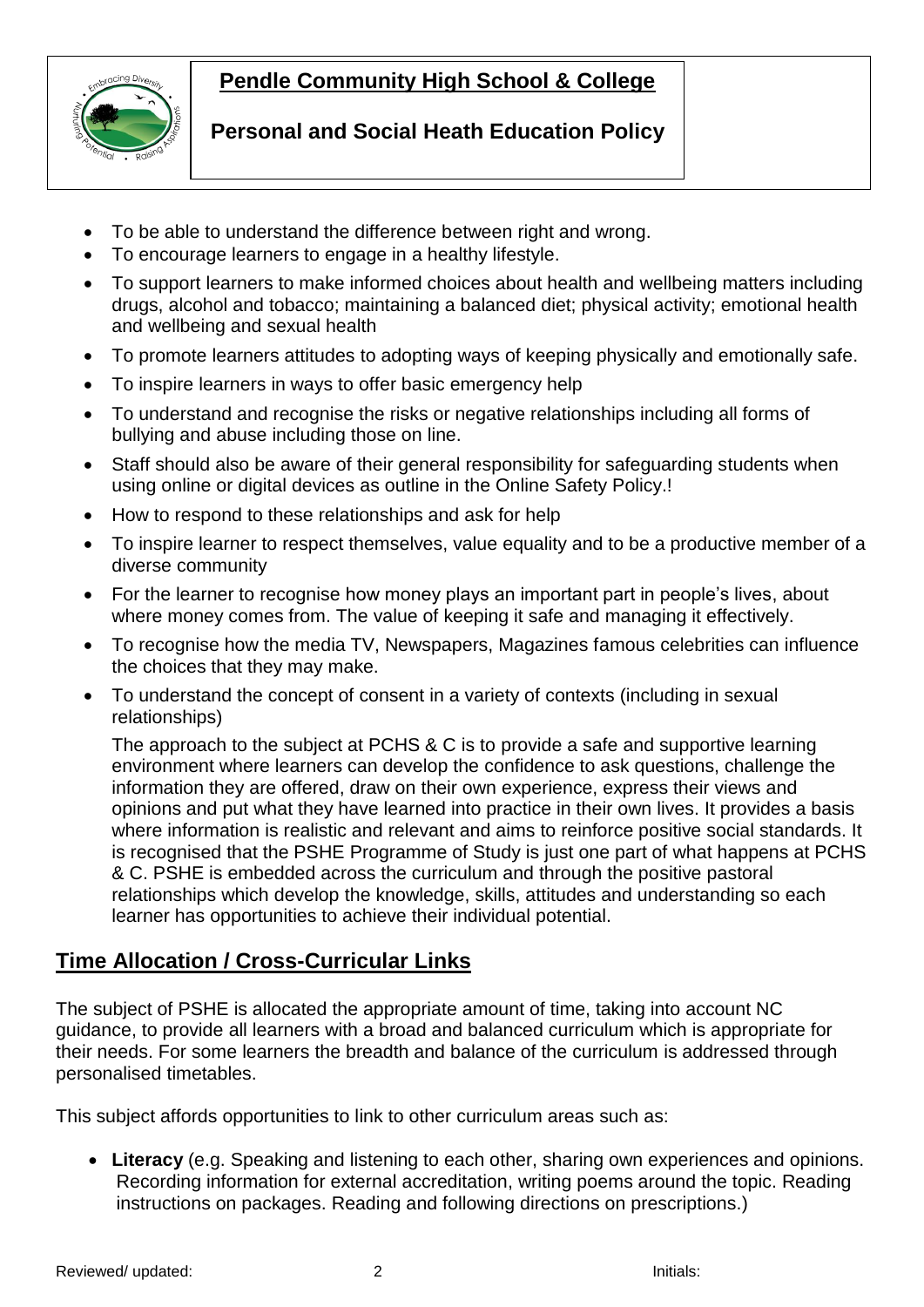

over the 9 month)

#### **Personal and Social Heath Education Policy**

- **Numeracy** (e.g. Recognising coins and the uses of money. Sequencing bottles through alcohol percentages, number songs related to counting, numbers sequencing forwards and backwards. Role play banks and shops, exchanging coins for items. Classifying drugs into Class A, B,C. Looking at the cost of setting up homes adding up money amounts, looking at the financial implications of having a baby. Look at betting odds / chances of winning, play chocolate lottery over a term to demonstrate odds of winning Sequence stages of development from conception to birth
- **Digital Literacy** (e.g. Creating a power point presentation linked to discrimination / smoking/alcohol. Independent research exploring topics. Looking at how the media influences lifestyles. Using the iPad / camera to record work. Interactive webinar First Aid with St John's Ambulance)
- **Cooking & Nutrition** (e.g. Healthy eating, identifying healthy / unhealthy foods. Planning healthy lunch boxes, comparing different foods and packaging.)
- **Geography** (e.g. Exploring a new school environment, using maps to find rooms. Sun safety awareness and dangers. Exploring what to do in case of fire – fire escape routes.)
- **Art** (e.g. Creating a packaging or product using different media, designing posters to promote health and safety)
- **Vocational Education** (e.g. Exploring a career choice that matches their own strengths, Healthy lifestyles exploring reasons why personal hygiene is important.)
- **History** (e.g. Life cycles, family trees. Role play and biography of Rosa Parks. Women's rights – suffragettes. Changes of roles over the years.)
- **Science** (e.g. Life cycles, human reproduction, puberty, pregnancy, care of the environment, nutrition.)
- **RE** (e.g. Exploring different cultures, beliefs and how prejudice, discrimination and bullying can effect a person.)
- **Physical Development** (e.g. The effect that exercise has initially on the body. Importance of showering after exercise.)

### **Meeting the needs of all independent and support learners within PSHE**

Using this personal approach, teachers can devise activities in all areas of PSHE, which are planned specifically at the appropriate level of need and ability for all learners, which also allows learning outcomes, recording and assessment to be directly linked to learning objectives. (Refer to **Appendix 1**: **Teaching & Learning Guidance**)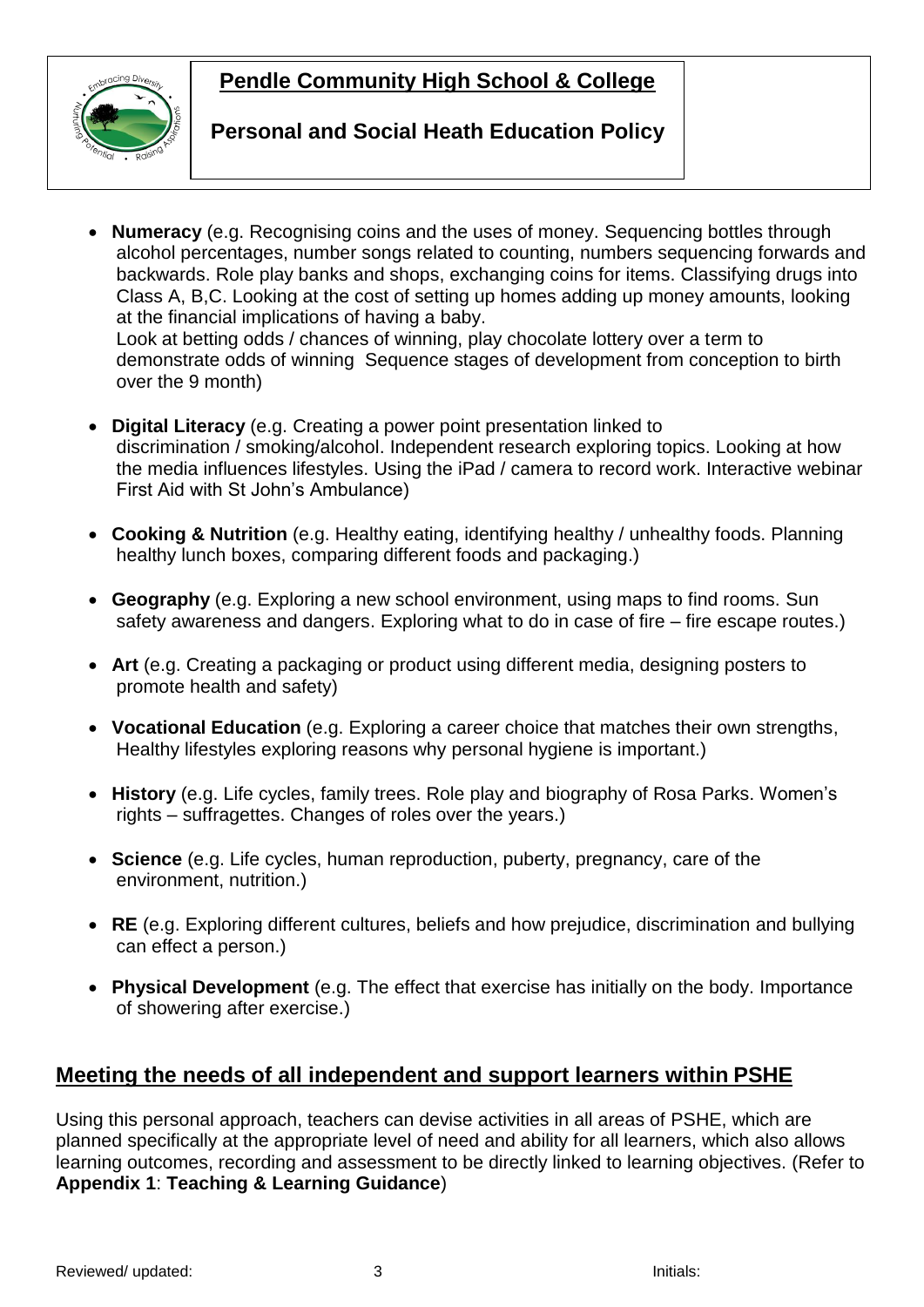

### **Personal and Social Heath Education Policy**

 At Pendle Community High School & College the non-statutory guidance identified in the National Curriculum Programmes of Study for PSHE have been adapted to ensure that coverage is appropriate for the needs of all learners. This can be found in the subject map and schemes of work for PSHE as found in **Appendices 2 & 3.**

# **Assessment, Recording and Reporting of Pupil Progress**

#### **Introduction - Monitoring Pupil Progress and Achievement**

At Pendle Community High School & College, we have a good knowledge of the strengths and areas for development of individual learners. From this, accurate judgements can be discerned to ensure targets are sufficiently challenging to meet staff's high expectations through:

- Continuous Teacher assessment based on Onwards and Upwards PCHS & C assessment tool.
- External assessment leading to nationally recognised accreditation.
- The monitoring and evaluation of Individual Education Plans (IEPs) and individual objectives, target planning and recording.

In addition, summative information can be found through:

- End of Key Stage 4 & 5 Record of Achievements.
- The Annual Review of a learner Education, Health & Care Plan.
- Through the annual End of Year Report.

Additional supporting comments can be gathered through:

- Regular Parents' Evenings.
- Comments and input from parents and other professionals.

These contribute to supporting the staff team to fully monitor, evaluate and record pupil's progress.

## **Subject Development and Resources**

The whole school development of PSHE and purchase of resources for is planned through the annual Subject Development Planning cycle and expenditure evaluated as part of that process.

The Subject Leader is responsible for providing a regularly updated audit of resources available for their subject area which is made available to all teachers with a further copy available in the staff work room and relevant storage area.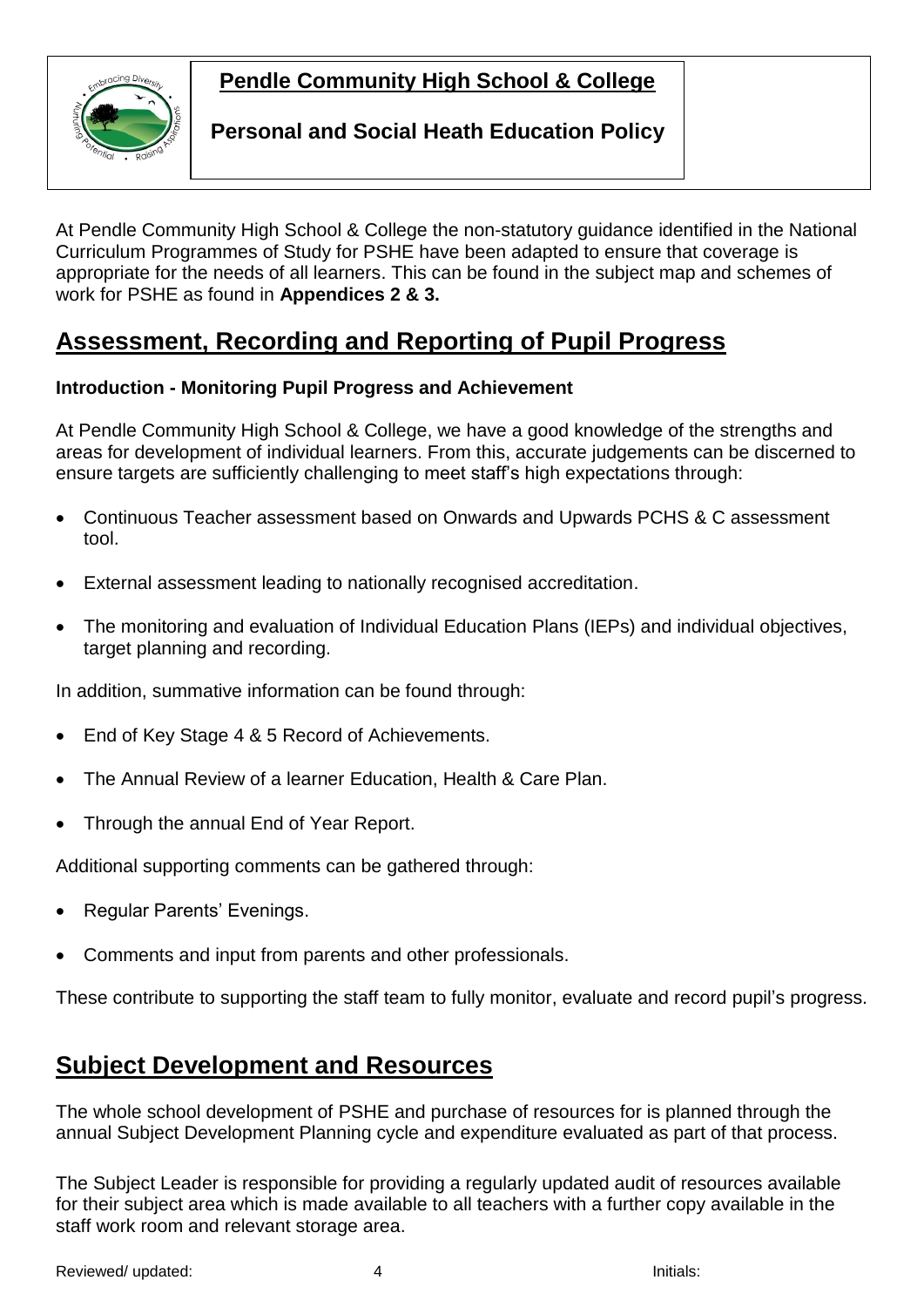

#### **Personal and Social Heath Education Policy**

The main resources will where possible be kept in the GLP 06 in the storeroom. The doors will be locked from Friday to Monday and during all holiday periods. Boxes will be made available for each topic with a list of contents included.

All resources will be required to be signed out and back in by a book kept inside the store cupboard.

Any additional resources required for the delivery of PSHE must first be notified to the Subject Leader before a purchase can be made against the PSHE budget. If this process is not followed the money spent may not be recompensed. This includes all consumable goods.

# **Health and Safety**

The Subject Leader for PSHE has a general responsibility for the application of the LA and Schools Safety Policies within their subject area and are directly responsible to the Headteacher for the application of all health, safety and welfare measures and procedures within their own department/ area or work.

All employees working within the subject area and/ or specialist room have a responsibility to take reasonable care of their own health, safety (including suitable dress and footwear) and welfare of other persons who may be affected by their acts or omissions while at work. They also have a responsibility to co-operate with the Subject Leader so that employers can comply with their statutory duties and specific responsibilities in terms of Health and Safety as identified below:-

- All heavy boxes should be kept on the bottom two shelves in the tambour units.
- All equipment that is damaged must be reported to the Subject Leader.

#### **Appendices:**

- **1. Teaching & Learning Guidance**
- **2. Subject Maps for Key Stages 3 & 4**
- **3. Schemes of Work**

#### **Footnote:**

**This curriculum policy for PSHE should be read in conjunction with the following policies:**

- **Whole School Policy for Curriculum, School Organisation, Curriculum Planning and Assessment Reporting & Recording (2016)**
- **Autism Policy (2016)**
- **Online Safety Policy (2017)**

**This is not an exclusive list of policies and should not indicate to the reader that there are no other policies relevant to the understanding of best practice within our learning community.**

Policy redrafted: April 2019

Reviewed/ updated:  $\overline{5}$  initials:  $\overline{5}$  initials: